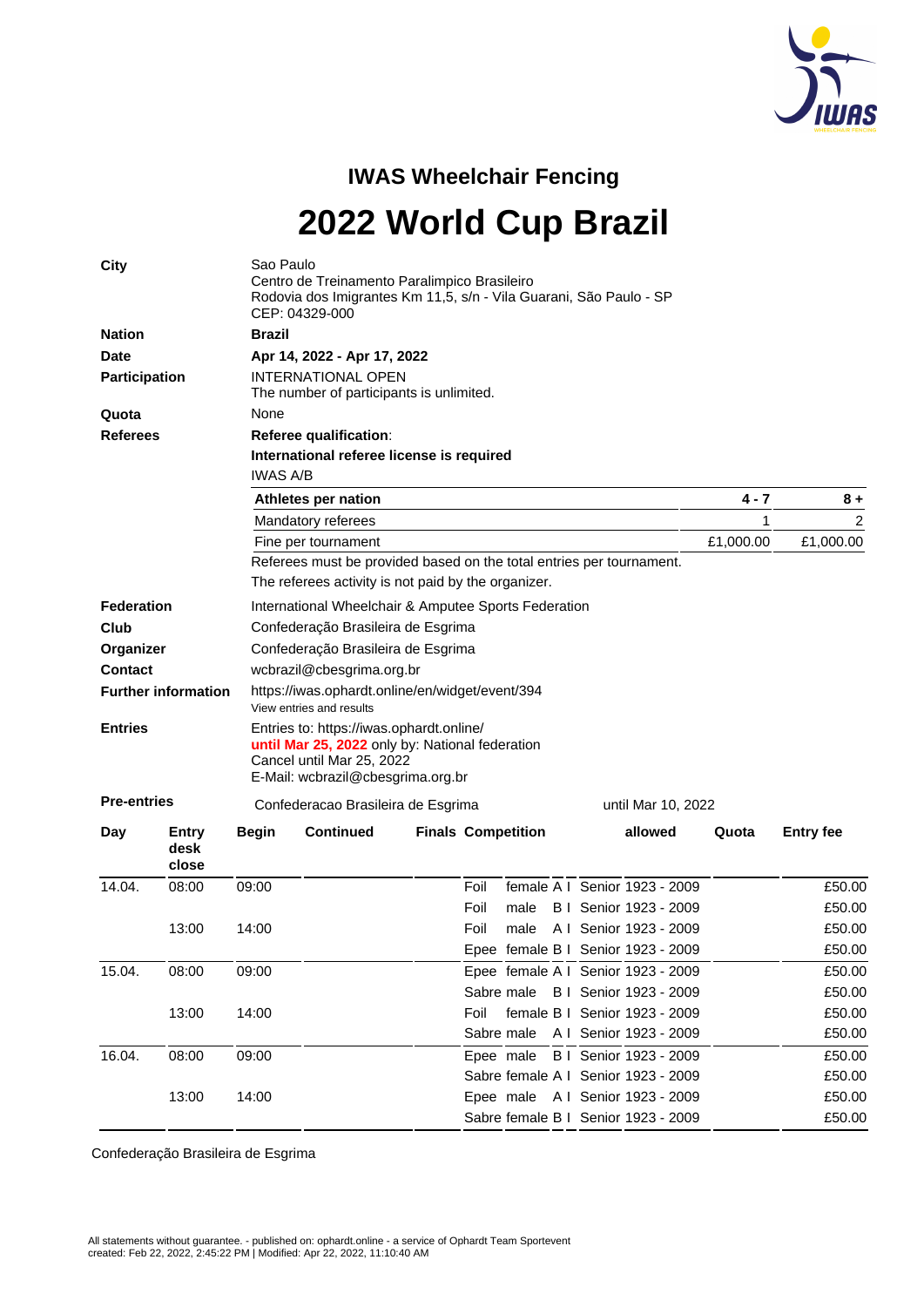

| 17.04.                 | 08:00                       | 09:00                                                                                                                                         |                                                                                                       |     |                       | Epee male                                        | T Senior 1923 - 2009                                                           | £0.00   |  |  |
|------------------------|-----------------------------|-----------------------------------------------------------------------------------------------------------------------------------------------|-------------------------------------------------------------------------------------------------------|-----|-----------------------|--------------------------------------------------|--------------------------------------------------------------------------------|---------|--|--|
|                        |                             |                                                                                                                                               |                                                                                                       |     |                       | Sabre female                                     | T Senior 1923 - 2009                                                           | £0.00   |  |  |
|                        | 13:00                       | 14:00                                                                                                                                         |                                                                                                       |     |                       | Foil<br>open                                     | T Senior 1923 - 2009                                                           | £0.00   |  |  |
| <b>Equipment check</b> |                             | Day                                                                                                                                           | Time                                                                                                  | Day | Time                  | <b>Competition</b>                               |                                                                                |         |  |  |
|                        |                             | 13.04.                                                                                                                                        | 11:00<br>until                                                                                        |     |                       |                                                  | Foil female Senior Individual A                                                |         |  |  |
|                        |                             |                                                                                                                                               | 19:00                                                                                                 |     |                       |                                                  |                                                                                |         |  |  |
|                        |                             |                                                                                                                                               |                                                                                                       |     |                       |                                                  | Foil male Senior Individual B                                                  |         |  |  |
|                        |                             |                                                                                                                                               |                                                                                                       |     |                       |                                                  | Foil male Senior Individual A                                                  |         |  |  |
|                        |                             |                                                                                                                                               |                                                                                                       |     |                       |                                                  | Epee female Senior Individual B                                                |         |  |  |
|                        |                             |                                                                                                                                               |                                                                                                       |     |                       |                                                  | Epee female Senior Individual A<br>Sabre male Senior Individual B              |         |  |  |
|                        |                             |                                                                                                                                               |                                                                                                       |     |                       |                                                  | Foil female Senior Individual B                                                |         |  |  |
|                        |                             |                                                                                                                                               |                                                                                                       |     |                       |                                                  | Sabre male Senior Individual A                                                 |         |  |  |
|                        |                             |                                                                                                                                               |                                                                                                       |     |                       |                                                  | Epee male Senior Individual B                                                  |         |  |  |
|                        |                             |                                                                                                                                               |                                                                                                       |     |                       |                                                  | Sabre female Senior Individual A                                               |         |  |  |
|                        |                             |                                                                                                                                               |                                                                                                       |     |                       |                                                  | Epee male Senior Individual A                                                  |         |  |  |
|                        |                             |                                                                                                                                               |                                                                                                       |     |                       |                                                  | Sabre female Senior Individual B                                               |         |  |  |
|                        |                             |                                                                                                                                               |                                                                                                       |     |                       | Epee male Senior Team                            |                                                                                |         |  |  |
|                        |                             |                                                                                                                                               |                                                                                                       |     |                       | Sabre female Senior Team                         |                                                                                |         |  |  |
|                        |                             |                                                                                                                                               |                                                                                                       |     | Foil open Senior Team |                                                  |                                                                                |         |  |  |
|                        | <b>Referee meeting</b>      |                                                                                                                                               | 14.04. 08:30 Epee<br>14.04. 08:30 Foil<br>14.04. 08:30 Sabre                                          |     |                       |                                                  |                                                                                |         |  |  |
| Fee for officials      |                             |                                                                                                                                               | £50.00 Per official                                                                                   |     |                       |                                                  |                                                                                |         |  |  |
|                        | <b>Delegation meeting</b>   | 13.04. 19:00                                                                                                                                  |                                                                                                       |     |                       |                                                  |                                                                                |         |  |  |
| <b>Payment</b>         |                             | <b>Payment</b>                                                                                                                                |                                                                                                       |     |                       | <b>Surcharge</b>                                 | Remarks                                                                        |         |  |  |
|                        |                             | Invoice                                                                                                                                       |                                                                                                       |     |                       | The invoices are generated after the event based |                                                                                |         |  |  |
|                        | Late entry surcharge        | £150.00 per late entry                                                                                                                        |                                                                                                       |     |                       |                                                  |                                                                                |         |  |  |
| <b>Discounts</b>       |                             |                                                                                                                                               | £50.00 per double entry<br>£50.00 per triple entry                                                    |     |                       |                                                  |                                                                                |         |  |  |
|                        | <b>Tournament officials</b> |                                                                                                                                               | TD - Daria Marchetti<br>Referee Delegate - Jon Moss<br>SEMI Delegates - Gregory Gross and Kai Ziegler |     |                       |                                                  |                                                                                |         |  |  |
| Format                 |                             |                                                                                                                                               | According to IWAS WF rules.                                                                           |     |                       |                                                  |                                                                                |         |  |  |
| <b>Rules and legal</b> |                             |                                                                                                                                               | According to FIE and IWAS WF rules.                                                                   |     |                       |                                                  |                                                                                |         |  |  |
| <b>Medical</b>         |                             | Each athlete has to have an official international classification to participate in any international<br>IWAS Wheelchair Fencing competition. |                                                                                                       |     |                       |                                                  |                                                                                |         |  |  |
| <b>Equipment</b>       |                             |                                                                                                                                               | According to FIE and IWAS WF rules.                                                                   |     |                       |                                                  |                                                                                |         |  |  |
|                        |                             |                                                                                                                                               |                                                                                                       |     |                       |                                                  | Latest submission of equipment latest 30min before the closing time.           |         |  |  |
| <b>Booking options</b> |                             |                                                                                                                                               | transportation, food)                                                                                 |     |                       |                                                  | Accreditation Rate - obligatory for participation only (without accommodation, | €240.00 |  |  |
|                        |                             |                                                                                                                                               | Double Room Rate (per person, 3 nights)<br>€432.00                                                    |     |                       |                                                  |                                                                                |         |  |  |
|                        |                             |                                                                                                                                               | Double Room Rate (per person, 4 nights)<br>€576.00                                                    |     |                       |                                                  |                                                                                |         |  |  |
|                        |                             | Double Room Rate (per person, 5 nights)                                                                                                       | €720.00                                                                                               |     |                       |                                                  |                                                                                |         |  |  |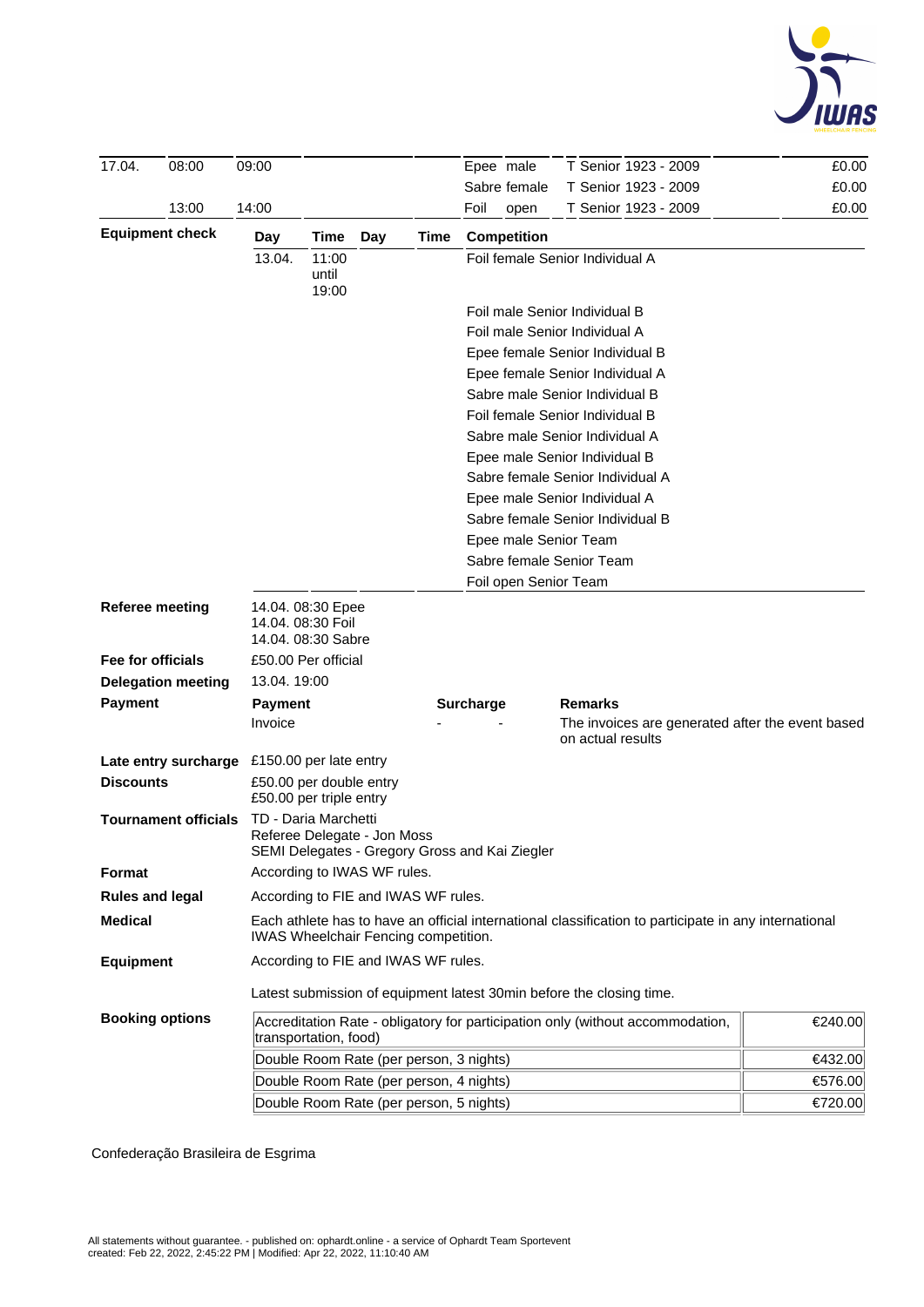

|                     | Double Room Rate (per person, 6 nights)                                                                                                                                                                                                                                                                                                                                                                                           | €864.00                                                                                         |  |  |  |  |  |  |  |
|---------------------|-----------------------------------------------------------------------------------------------------------------------------------------------------------------------------------------------------------------------------------------------------------------------------------------------------------------------------------------------------------------------------------------------------------------------------------|-------------------------------------------------------------------------------------------------|--|--|--|--|--|--|--|
|                     | Single Room Rate (per person, 3 nights)                                                                                                                                                                                                                                                                                                                                                                                           | €576.00                                                                                         |  |  |  |  |  |  |  |
|                     | Single Room Rate (per person, 4 nights)                                                                                                                                                                                                                                                                                                                                                                                           | €768.00                                                                                         |  |  |  |  |  |  |  |
|                     | Single Room Rate (per person, 5 nights)<br>Single Room Rate (per person, 6 nights)                                                                                                                                                                                                                                                                                                                                                |                                                                                                 |  |  |  |  |  |  |  |
|                     |                                                                                                                                                                                                                                                                                                                                                                                                                                   |                                                                                                 |  |  |  |  |  |  |  |
| <b>Accomodation</b> | €1,152.00<br><b>INTERCITY IBIRAPUERA</b><br>HOTEL ESUÍTES CONGONHAS                                                                                                                                                                                                                                                                                                                                                               |                                                                                                 |  |  |  |  |  |  |  |
|                     | ROOM RATES WILL APPLY AFTER 25 MARCH 2022: 20% PENALTY.                                                                                                                                                                                                                                                                                                                                                                           |                                                                                                 |  |  |  |  |  |  |  |
|                     | The accommodation value includes all meals and transportation<br>Please contact Daher Turismo at atendimento@daherturismo.com.br and phone<br>+55(81)3241-9976, mobile and WhatsApp +55(81)99882-7399.<br>Please provide your travel information at this form https://forms.gle/PtN7nDJxUwdJHwgn8                                                                                                                                 |                                                                                                 |  |  |  |  |  |  |  |
| <b>Catering</b>     | Package (Full Board)                                                                                                                                                                                                                                                                                                                                                                                                              |                                                                                                 |  |  |  |  |  |  |  |
| <b>Remarks</b>      | <b>COVID-19 INFORMATION</b>                                                                                                                                                                                                                                                                                                                                                                                                       |                                                                                                 |  |  |  |  |  |  |  |
|                     | BEFORE YOUR TRIP, PLEASE GO TO THIS LINK:<br>https://cbesgrima.org.br/iwas-world-cup-brazil-2022/                                                                                                                                                                                                                                                                                                                                 |                                                                                                 |  |  |  |  |  |  |  |
|                     | In order to enter/return to Brazil, you must:<br>1. present to the carrier and any other authorized person, a certificate showing proof of a negative<br>result of a molecular test carried out by means of a swab in the 48 hours prior to your arrival, or 24<br>hours if you undergo an antigen test.                                                                                                                          |                                                                                                 |  |  |  |  |  |  |  |
|                     | 2. present to the carrier and any other authorized person, a proof showing that you have been<br>vaccinated against COVID-19 with an Brazilian authorized vaccine and you have completed the<br>prescribed vaccination cycle since at least fourteen days.                                                                                                                                                                        |                                                                                                 |  |  |  |  |  |  |  |
|                     |                                                                                                                                                                                                                                                                                                                                                                                                                                   | If you wish to enter Brazil without having a certificate of vaccination or recovery, you must:  |  |  |  |  |  |  |  |
|                     | Present to the carrier and any other authorized person, a certificate showing proof of a negative<br>result of a molecular test carried out by means of a swab in the 48 hours prior to your arrival, or 24<br>hours if you undergo an antigen test.<br>Stay in quarantine for 7 days and make a new antigen test. If negative, you are free to quit the<br>quarantine. In positive case, you need to quarantine for more 7 days. |                                                                                                 |  |  |  |  |  |  |  |
|                     | Passenger Locator Form is always mandatory to enter Brazil.                                                                                                                                                                                                                                                                                                                                                                       |                                                                                                 |  |  |  |  |  |  |  |
|                     | <b>COVID MITIGATION</b><br>Please read the Protection Plan and attachments here<br>https://cbesgrima.org.br/iwas-world-cup-brazil-2022/                                                                                                                                                                                                                                                                                           |                                                                                                 |  |  |  |  |  |  |  |
|                     | COVID-19 RULES DURING WHEELCHAIR FENCING SAO PAULO WORLD CUP<br>To access the competition venue and every 48 hours, each authorized person must, at his own<br>expense (€25 each one), undergo an antigenic test and only those who submit a negative result<br>can be accredited.                                                                                                                                                |                                                                                                 |  |  |  |  |  |  |  |
|                     | The COVID-19 test fee of 25 Euro for each test has to be paid on-site by cash or credit card. It<br>takes approximately 10 minutes for getting the test result.                                                                                                                                                                                                                                                                   |                                                                                                 |  |  |  |  |  |  |  |
|                     | latest information!                                                                                                                                                                                                                                                                                                                                                                                                               | Please be aware that these that these COVID regulations might change any time and check for the |  |  |  |  |  |  |  |
|                     | <b>VISA</b>                                                                                                                                                                                                                                                                                                                                                                                                                       |                                                                                                 |  |  |  |  |  |  |  |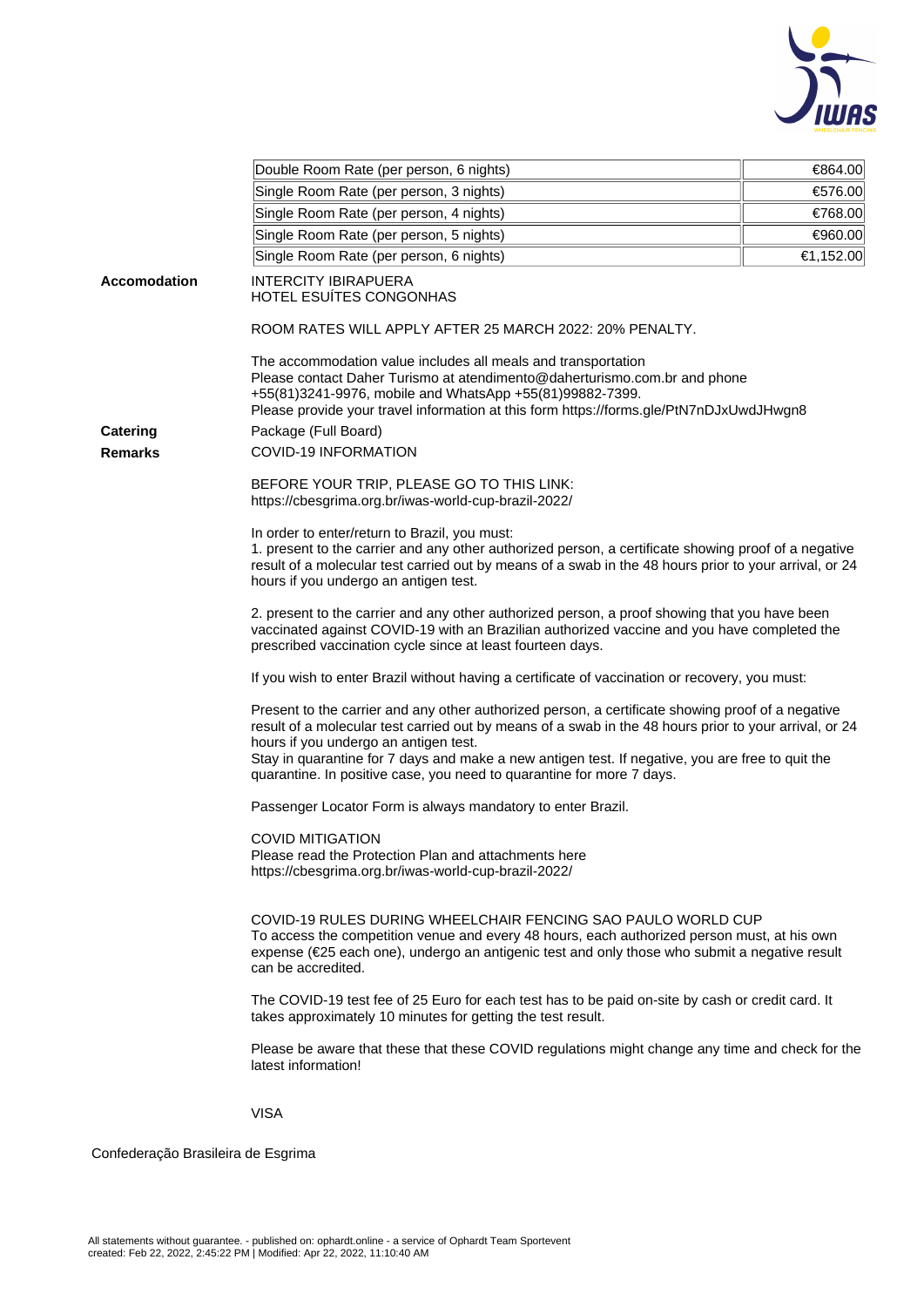

Click here to know if you need visa to enter in Brasil https://www.gov.br/mre/pt-br/assuntos/portal-consular/vistos/informacoes-sobre-vistos-para-estrange

Visa polity overview

https://diplopedia.itamaraty.gov.br/uploads/QGRV\_simples\_%28ing%29\_140120.pdf

Should you need assistance to apply for entry visa to Brazil (e.g. letter of invitation), please provide the following details to the Organizer Committee as soon as possible to our email:

- full name as in passport
- nationality
- function in the team
- passport number
- passport expiry date
- copy of passport

Note: Early application is advised for participants who required entry visa.

## INSURANCE

All members of attending delegations should insure themselves in case of accidents, injuries or illness. The organizer will not accept any responsibility or financial loss or any other responsibility incurred by any of the participants whatsoever.

## REGISTRATION

All entries for athletes, referees, coaches and staff has to be done via the Ophardt system: https://iwas.ophardt.online/

PAYMENTS FOR ACCREDITATION AND ROOM RATES Accreditation Rate and Room Rates must be paid directly to the local organizers to the bank account below.

ACCREDITATION FEE - UNTIL 25 MARCH 2022: 200 EUROS. LATE ACCREDITATION FEE - AFTER 25 MARCH 2022: 240 EUROS.

\* For payment in EUROS Bank Operation Code (23B): CRED

(54A) Receiver's Correspondent: **COBADEFF** COMMERZBANK AG FRANKFURT - GERMANY

(57A) Account With Institution BIC: **RENDBRSP** 400871895900 BANCO RENDIMENTO S/A SAO PAULO BR

(59) Beneficiary Customer: Name & Address: IBAN BR3768900810000193045140008C1 BRX CORRETORA DE CAMBIO LTDA RIO DE JANEIRO RJ 20040010 FFC TO CONFEDERACAO BRASILEIRA DE ESGRIMA

(71A) Details Of Charges: **OUR** 

The party making payment will be responsible for bank charges, if any.